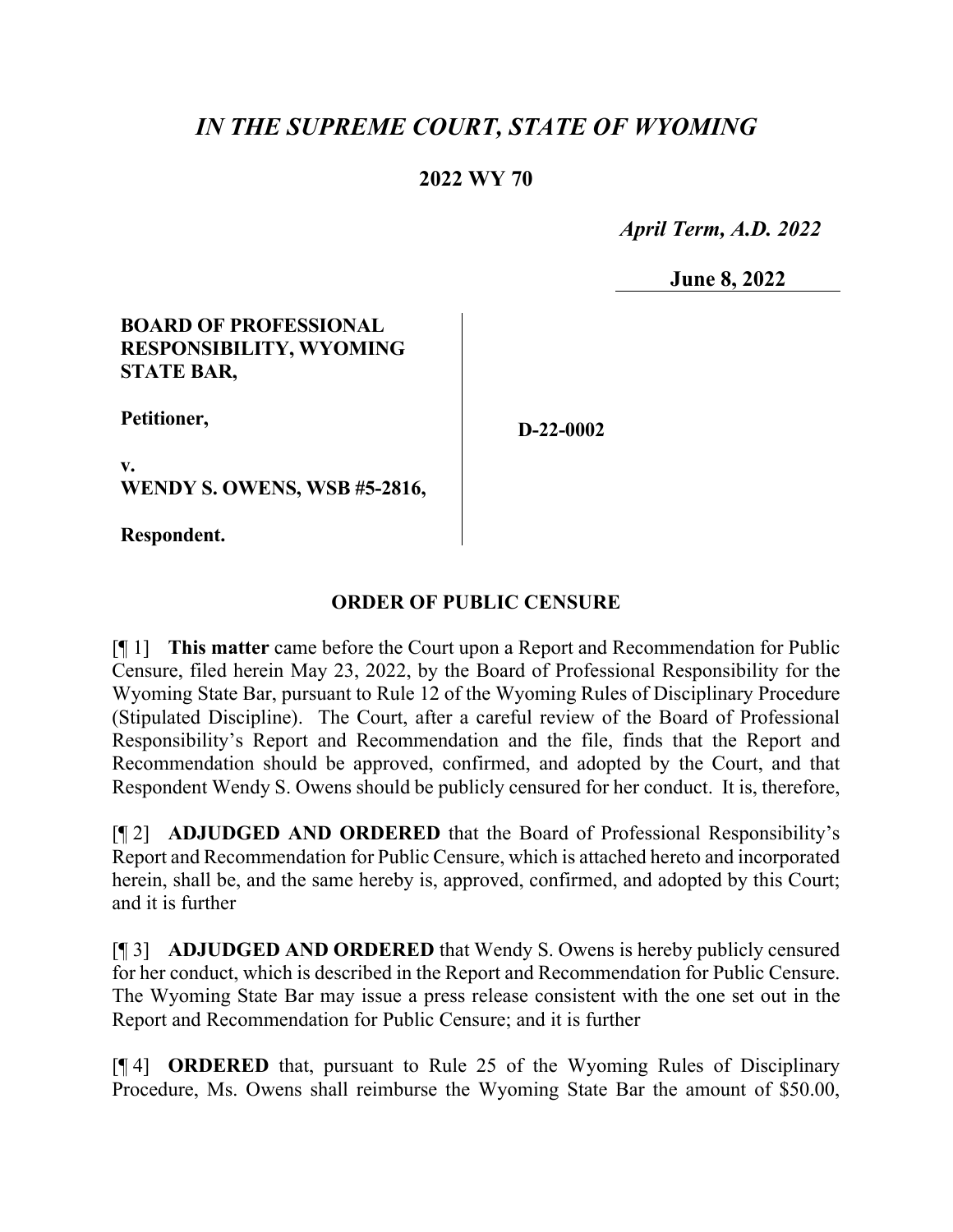representing the costs incurred in handling this matter, as well as pay the administrative fee of \$750.00. Ms. Owens shall pay the total amount of \$800.00 to the Wyoming State Bar on or before August 1, 2022. If Ms. Owens fails to make payment in the time allotted, execution may issue on the award; and it is further

[¶ 5] **ORDERED** that the Clerk of this Court shall docket this Order of Public Censure, along with the incorporated Report and Recommendation for Public Censure, as a matter coming regularly before this Court as a public record; and it is further

[¶ 6] **ORDERED** that, pursuant to Rule 9(b) of the Wyoming Rules of Disciplinary Procedure, this Order of Public Censure, along with the incorporated Report and Recommendation for Public Censure, shall be published in the Wyoming Reporter and the Pacific Reporter; and it is further

[¶ 7] **ORDERED** that the Clerk of this Court cause a copy of this Order of Public Censure to be served upon Respondent Wendy S. Owens.

[¶ 8] **DATED** this 8th day of June, 2022.

## **BY THE COURT:**

 $\sqrt{s}$ 

**KATE M. FOX Chief Justice**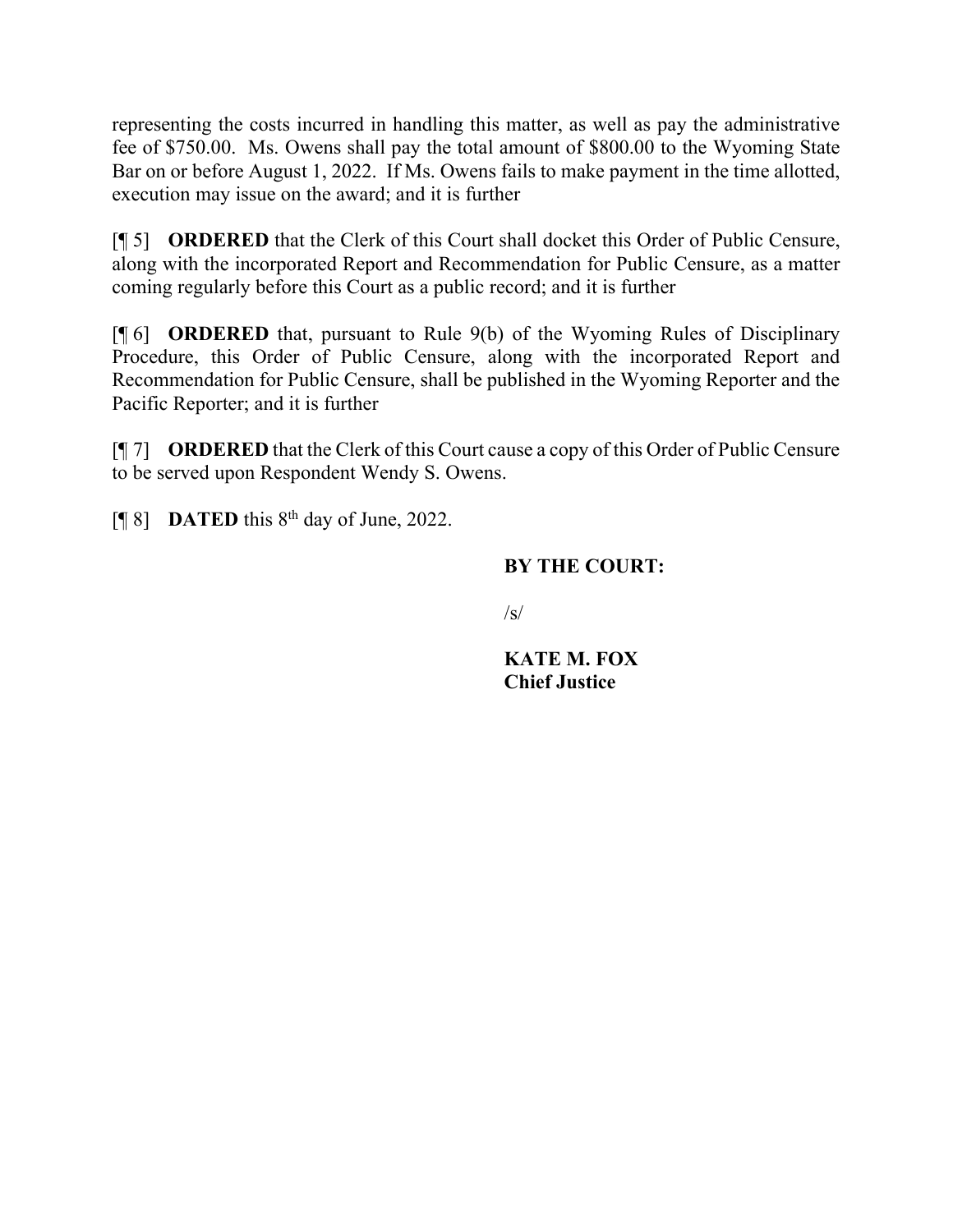# $D - 22 - 0002$

#### BEFORE THE BOARD OF PROFESSIONAL RESPONSIBILITY

|                       | <b>WYOMING STATE BAR</b> | IN THE SUPREME COURT<br><b>STATE OF WYOMING</b> |
|-----------------------|--------------------------|-------------------------------------------------|
| In the matter of      |                          | FILED                                           |
| <b>Wendy S. Owens</b> |                          |                                                 |
| $WSB \# 5-2816$ ,     | <b>WSB No. 2021-084</b>  | 23222<br>MAY                                    |
| Respondent.           |                          |                                                 |
|                       |                          | SHAWNA GOETZ, CLERK                             |

#### REPORT AND RECOMMENDATION FOR PUBLIC CENSURE

THIS MATTER came before a Review Panel of the Board of Professional Responsibility via video conference call on the  $12<sup>th</sup>$  day of May 2022, for consideration of the parties' Stipulation for Public Censure pursuant to Rules 9 and 12 of the Wyoming Rules of Disciplinary Procedure. Present on the call were Review Panel members Robert Jarosh, Honorable Jeffrey A. Donnell, and Alisha Rone. Melinda S. McCorkle, Deputy Bar Counsel, appeared on behalf of the Wyoming State Bar. Respondent Wendy S. Owens appeared on her behalf. The Complainant was also present during the video conference call. The Review Panel, having reviewed the Stipulation and supporting Affidavit, hearing statements from Complainant, Respondent, and Deputy Bar Counsel, and being fully advised in the premises, finds, concludes and recommends:

#### **FINDINGS OF FACT AND CONCLUSIONS OF LAW**

 $1.$ Respondent has been licensed to practice law in Wyoming since 1991. During the relevant time period, Respondent practiced law at Legal Aid of Wyoming ("LAW") in Gillette, Wyoming. Respondent currently practices law in Cañon City, Colorado.

2. In May 2020, LAW entered into a Limited Scope Representation Agreement with Complainant to represent her in matters related to a Motion for Order to Show Cause filed against Complainant by her ex-husband [hereinafter "Ex-Husband"]. Respondent was assigned to represent Complainant in this matter.

 $\mathbf{1}$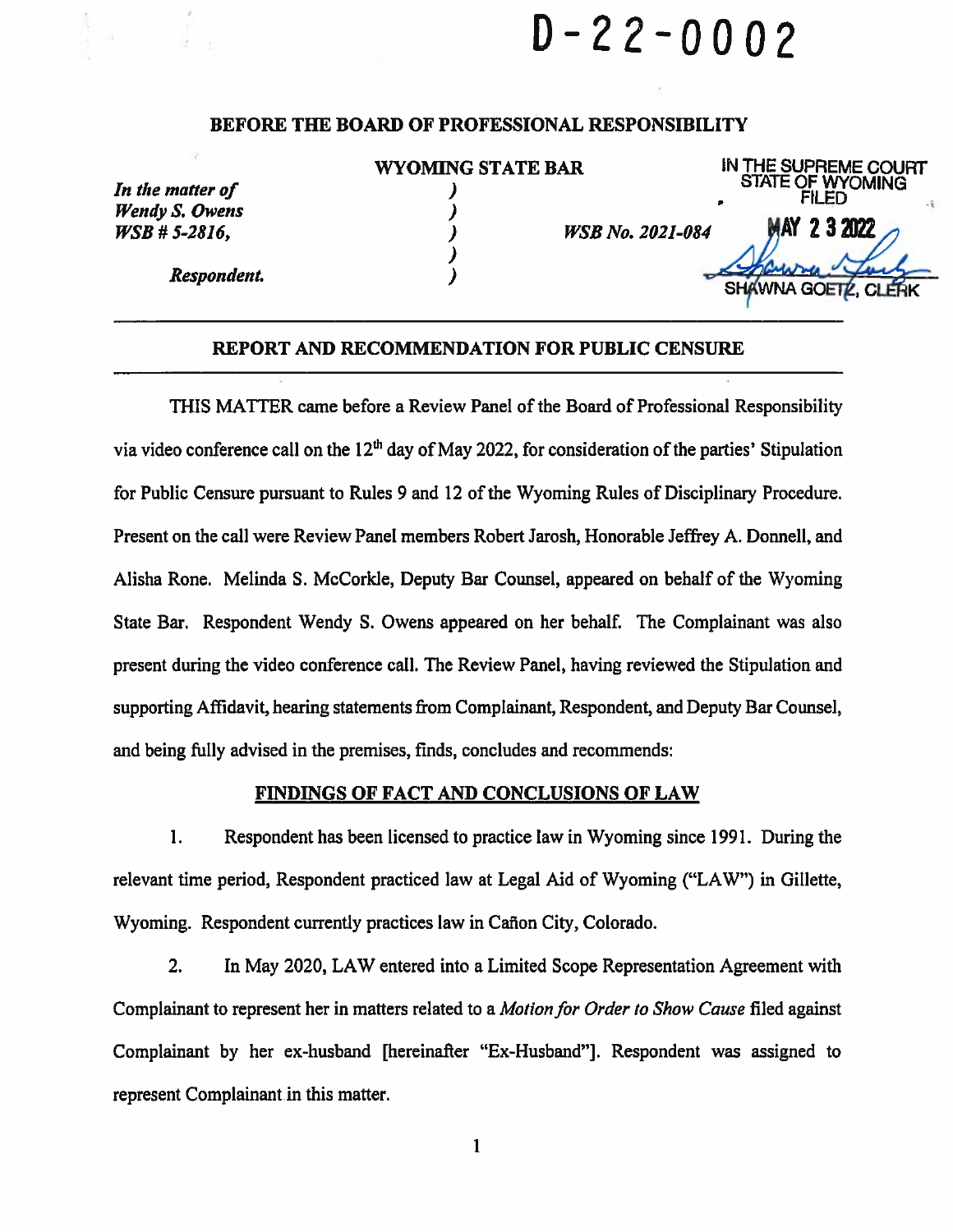$3.$ A hearing was held on June 3, 2020. Respondent's case note following the hearing

states:

J.

#### $6/3/2020$ . Owens. Wendy

[i](Last edited by Dela Cruz, Deidra Rivera )[/i] hearing - MOSC Did not go well. Judge found contempt based on the failure to allow access to the property in storage, not so much the failure to return the property. Said he'll take under advisement what a remedy would be. Ordered [opposing counsel] to submit a fee affidavit (which I'll object to as [Complainant] obvs can't pay it)

(emphasis added).

 $4.$ On June 15, 2020, LAW sent Complainant a copy of opposing counsel's fee affidavit. Complainant responded: "I got the copy of [opposing counsel's] bills [sic] does this mean I am going to have to try and figure out how to pay and [Ex-Husband] can just keep running it up or what?"

 $5.$ Respondent informed Complainant, "It hasn't been approved by the court yet."

6. The Order on Show Cause Hearing was entered on November 4, 2020. The Order

required Complainant to deliver personal property to Ex-Husband by November 23, 2020. The

Order required opposing counsel to prepare a damages statement by December 18, 2020, if all

property was not returned. The Order further provided:

[Complainant] shall file any response/objection to [Ex-Husband's] damages statement within five business days of the filing of the damages statement. Thereafter, the court will make a final determination of the relief to which [Ex-Husband] is entitled.

7. Between December 10 and December 14, 2020, Respondent communicated with opposing counsel and with Complainant regarding the property dispute. On December 11, 2020, opposing counsel informed Respondent that he intended to file an itemized statement with the Court.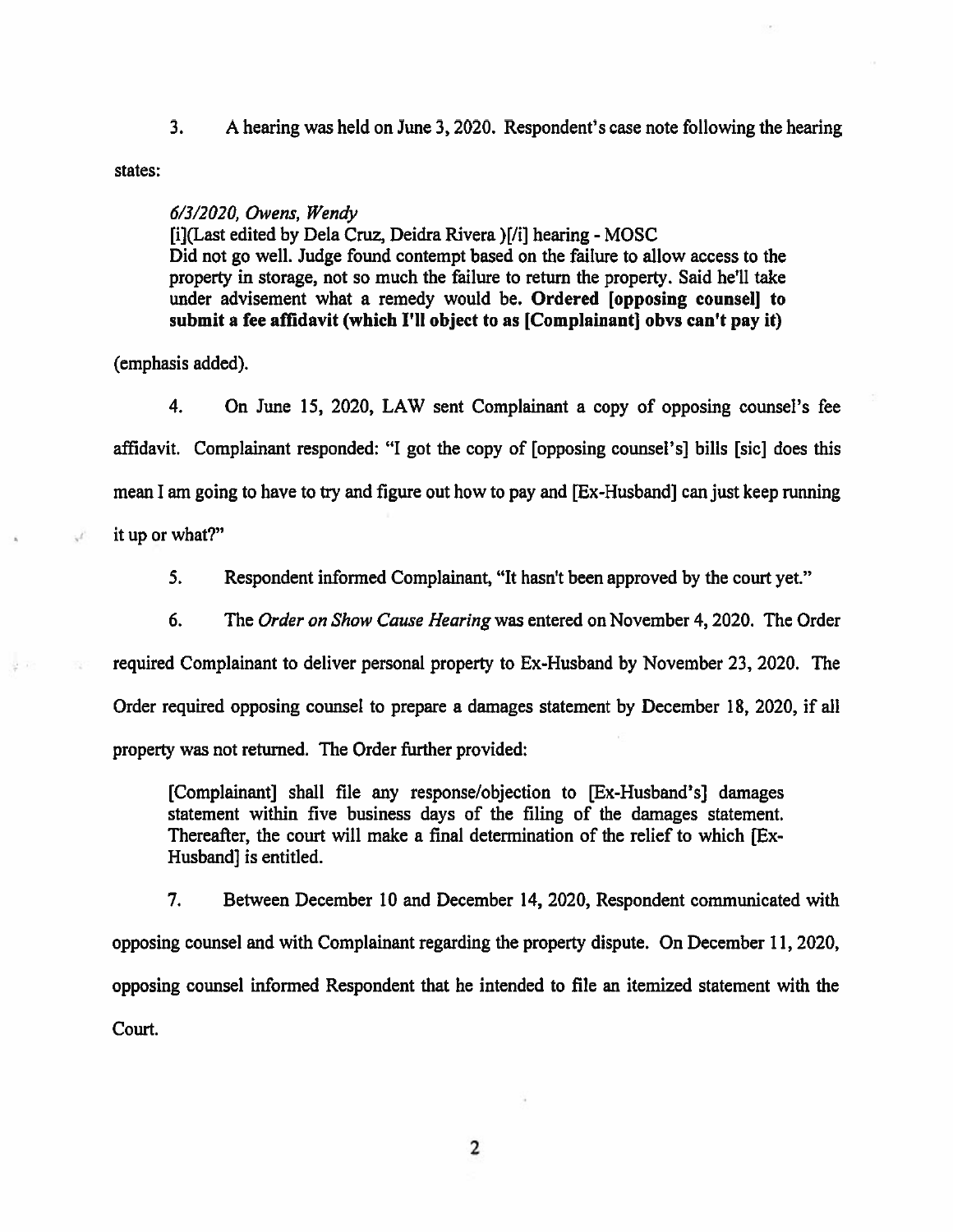8. Opposing counsel filed his Notice of Submission of Property List and Damage Statement (hereinafter "Property List") on December 15, 2020. The Certificate of Service states that the *Property List* was mailed to Respondent on December 14, 2020.

9. The date on which the *Property List* was received in the LAW Gillette office was not recorded.

 $10.$ Respondent asserts that the *Property List* had not been received in the office prior to closing on December 24, 2020 for the holidays and asserts that she received the *Property List* on December 30, 2020. By that point, the deadline to respond to the *Property List* had passed.

11. Respondent did not take remedial measures to correct the situation. Respondent did not request additional time from the Court to respond to the *Property List*, despite Complainant's objection to the itemization, of which Respondent was aware by December 31, 2020.

 $12.$ Respondent told Complainant that she would file an objection to the Property List the following week:

12/31/2020, Owens, Wendy tew client she is whining about the itemization of stuff and the values. I said we'll try and put together a response, file it next week.

 $13.$ On January 3, 2021, Complainant faxed a property list to Respondent. Respondent reviewed that list on January 4, 2021, noting, "No particularly substantive differences, plus late anyway. Not real sure what she's talking about re the jewelry." Respondent did not follow up with Complainant.

14. The Court entered its Second Order on June 3, 2020 Show Cause Hearing on January 4, 2021, stating: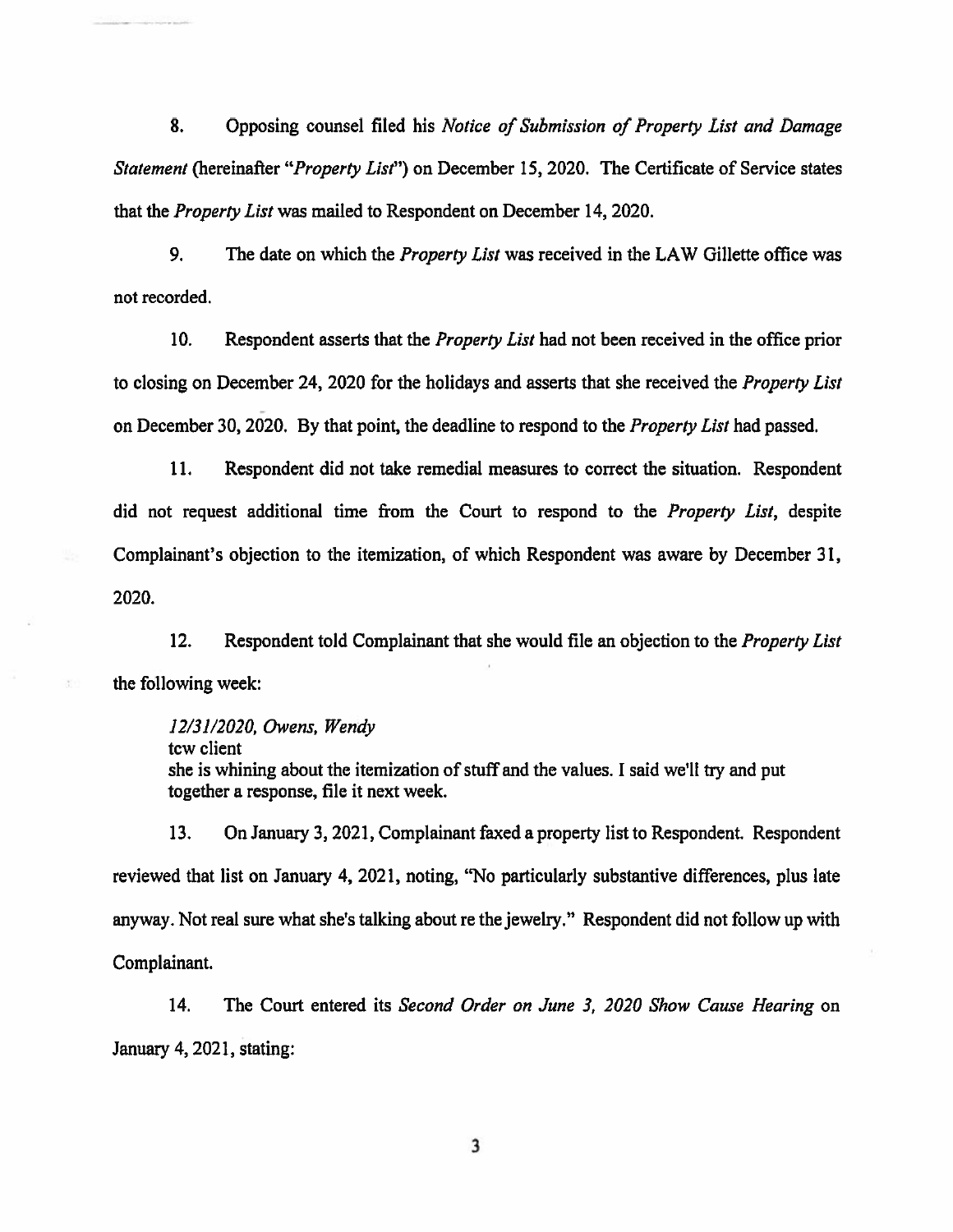[Ex-Husband] filed his Notice of Submission of Property List and Damage Statement with the court December 15, 2020. The Notice was provided to [Complainant] through her counsel via U.S. Mail on December 14, 2020. No response or objection was received from [Complainant].

The court finds [Ex-Husband] should have judgment against [Complainant] in the amount of \$9,818.28 to bear statutory interest of 10% per annum from the date of this order.

[Ex-Husband] shall file a final Affidavit of Attorney's Fees by January 15, 2021. [Complainant] shall file any response/objection thereto within five (5) business days thereafter.

(emphasis added).

15. Thus, Respondent was aware that opposing counsel would file a request for his fees by January 15, 2021 and was aware of the timeframe for the response.

 $16.$ On January 15, 2021, opposing counsel filed his Affidavit of Attorney's Fees (hereinafter "Affidavit"). The Affidavit was placed in the courthouse box and requested \$2,153.00 in attorney's fees.

 $17.$ On January 19, 2021, Respondent reviewed the *Affidavit*. Respondent's case note states, "Not really much of anything left to do. Will await final order then I think we are done."

 $18.$ Respondent's January 19, 2021 case note is directly contrary to Respondent's case note immediately after the June 3, 2020 hearing in which she stated she would object to the attorney's fees since Complainant could not afford to pay the fees.

19. Respondent did not object to the payment of fees.

20. Respondent and LAW did not notify Complainant of the Affidavit until February 12, 2020, seven days after the Court entered its Order Awarding Attorney's Fees. The Court's Order stated: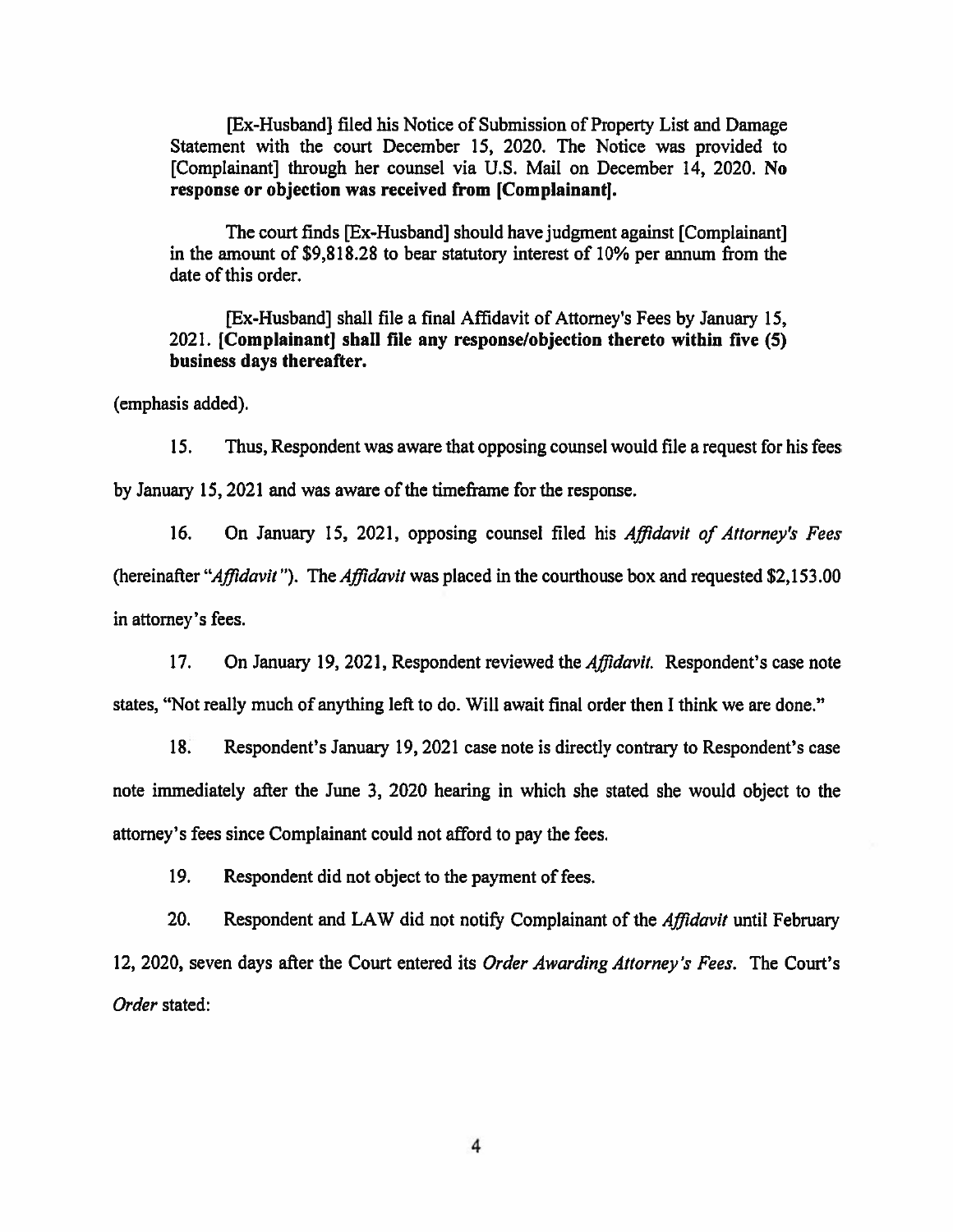#### **ORDER AWARDING ATTORNEY'S FEES**

This matter came before the court June 3, 2020 for a contempt proceeding. In the Second Order on June 3, 2020 Show Cause Hearing entered January 5, 2021, the court ordered [Ex-Husband] to submit an affidavit of attorney's fees, allowing [Complainant] an opportunity to respond to such within five days.

[Ex-Husband] filed his Affidavit of Attorney's Fees on January 15, 2021. [Complainant] did not respond. The court has reviewed the Affidavit.

The court finds [Ex-Husband] should have judgment against [Complainant] in the amount of \$2,153.00 to bear statutory interest of 10% per annum from the date of this order.

 $21.$ On February 18, 2021, Respondent spoke with Complainant regarding the judgments against her.

In response to Complainant's concerns about the judgments entered against her,  $22.$ 

Respondent informed Complainant that she was judgment proof and that there are no enforceable

consequences to Complainant if she does not satisfy the judgments.

23. Respondent also provided Complainant with a referral to Dakota Plains Legal

Services in Pine Ridge, South Dakota, so that Complainant could obtain information about filing

bankruptcy to discharge the judgment:

#### 2/18/2021, Owens, Wendy

tcw client

explained that she appears to be judgment proof. She says she has no income (note: when she applied, she said she receives SSDI which would be exempt anyway), she says she has no property that could be attached. Mostly she is just mad that I didn't fight more about the property list and the fee affidavit but honestly there wasn't really much of anything to fight about. Gave her referral to Dakota Plains Legal Services so that she can enquire about BK (she wants to file BK mainly to stick it to adv pty).

2/18/2021, Owens, Wendy

discuss case w/DD

Explained that client is judgment proof, she is just upset that she was ordered to pay anything to the ex and to his atty. Explained that I advised the client that she is judgment proof, that she has no income or assets that can be seized, that she cannot be jailed for failing to pay the judgment, that there really are no enforceable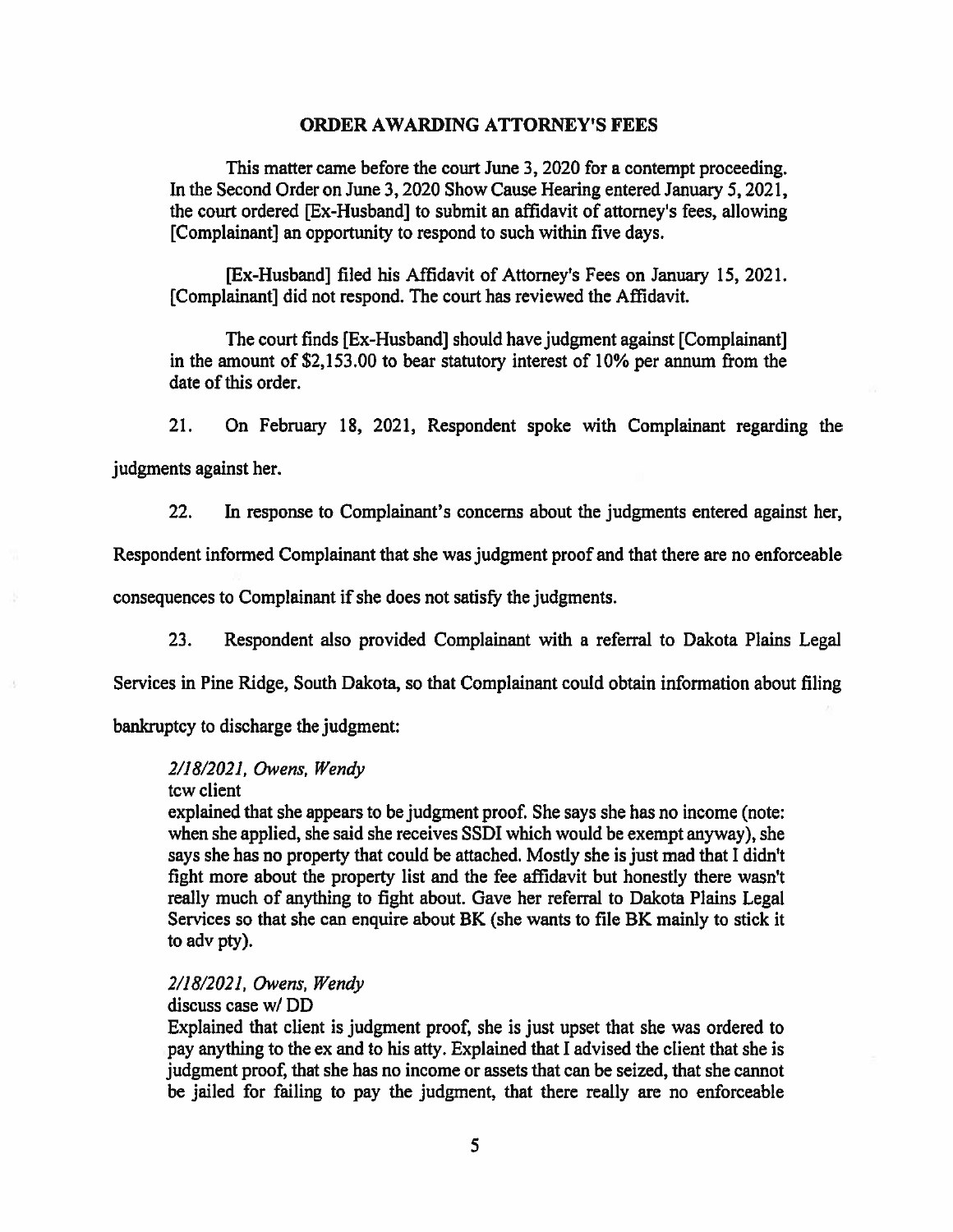consequences to her. Rick seemed satisfied and said he is not going to call the client back.

#### **Respondent's Violation of Rule 1.2(a)**

24. W.R.Prof.Cond. 1.2(a) provides:

#### Rule 1.2. Scope of representation and allocation of authority between client and lawyer.

(a) Subject to paragraphs (c), (d), and (e), a lawyer shall abide by a client's decisions concerning the objectives of representation, and, as required by Rule 1.4, shall consult with the client as to the means by which they are to be pursued. A lawyer may take such action on behalf of the client as is impliedly authorized to carry out the representation. A lawyer shall abide by a client's decision whether to settle a matter. In a criminal case, the lawyer shall abide by the client's decision, after consultation with the lawyer, as to a plea to be entered, whether to waive jury trial and whether the client will testify.

 $25.$ Upon receipt of Ex-Husband's Property List, Complainant spoke with Respondent, voicing her objections to items on the list. Respondent stated that she would file an objection the following week. Shortly thereafter, Complainant faxed a list to Respondent identifying the items to which she objected. Respondent did not file an objection or even respond to the *Property List* despite her client's directives.

26. Similarly, Complainant objected to the payment of opposing counsel's attorney fees as early as June 18, 2020. Respondent asserted that she would object to the fees because Complainant could not pay the fees. Respondent did not object to or even respond to the *Affidavit*.

 $27.$ Noting that no response or objection was received from Complainant, the District Court entered judgment against Complainant in the amounts requested by Ex-Husband, plus interest of 10% per annum.

28. After receiving notice of both judgments, Complainant contacted Respondent regarding concerns about the judgments. Respondent noted, "Mostly she is just mad that I didn't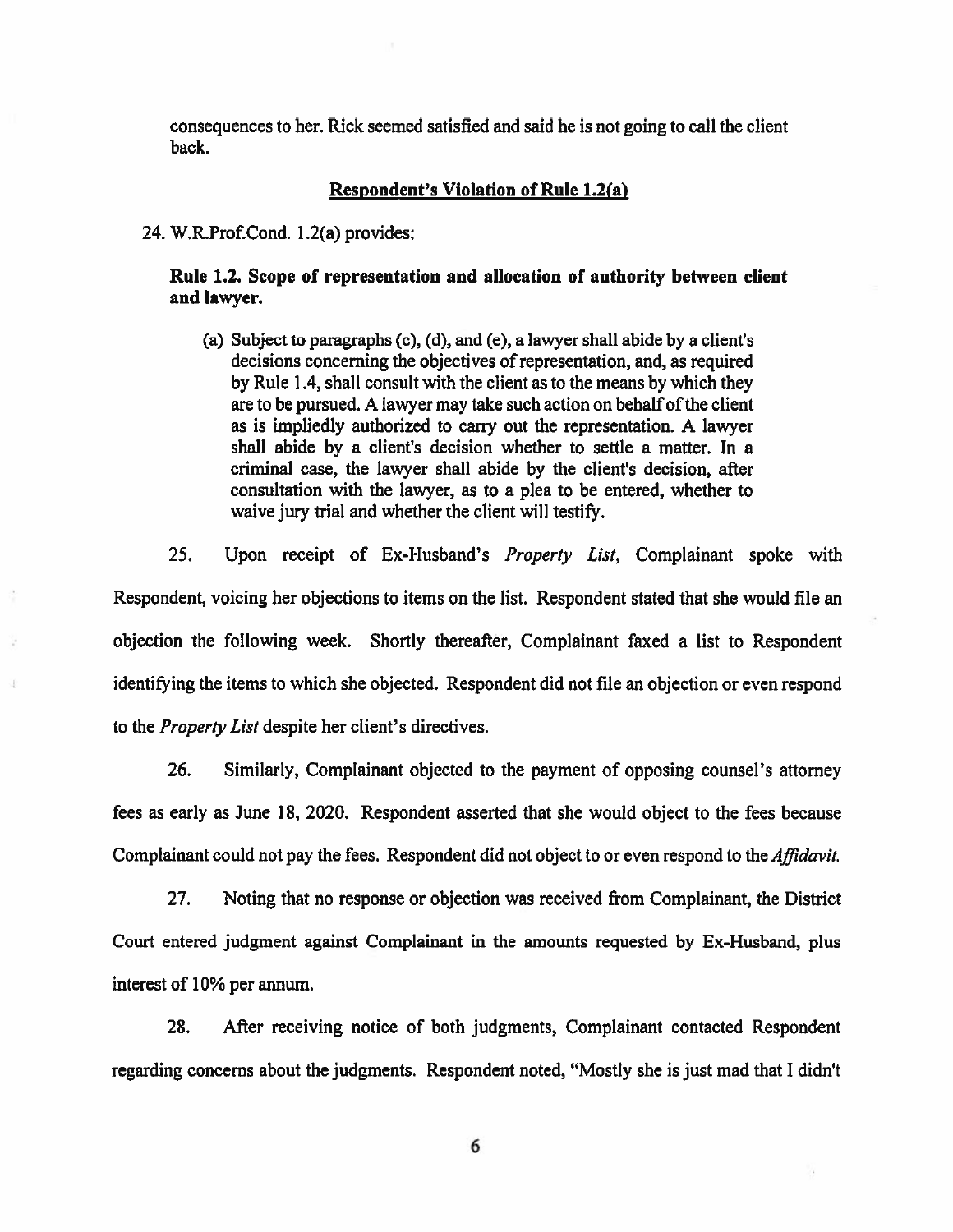fight more about the property list and the fee affidavit but honestly there wasn't really much of anything to fight about."

29. Respondent concedes, and the Review Panel finds by clear and convincing evidence, that Respondent's decision not to file objections to the *Property List* or *Affidavit* was contrary to her client's directives and violates Wyo.R.Prof.Cond. Rule 1.2(a).

#### **Respondent's Violation of Rule 1.3**

30. W.R.Prof.Cond. 1.3 provides:

#### Rule 1.3. Diligence

A lawyer shall act with reasonable diligence and promptness in representing a client.

 $31.$ On November 4, 2020, the District Court ordered Complainant to "file any response/objection to [Ex-Husband's] damages statement within five business days of the filing of the damages statement."

 $32.$ Respondent did not file a response to the *Property List* within the stated deadline.

After speaking with Complainant regarding specific objections to the Property List 33. and promising to file an objection the following week, Respondent took no action. Respondent did not request an extension of the deadline to object or file an objection.

34. On January 4, 2021, the District Court granted all relief requested in the *Property* List. The District Court ordered Ex-Husband to submit an *Affidavit of Attorney's Fees* by January 15, 2021. The District Court further stated, "[Complainant] shall file any response/objection thereto within five (5) business days thereafter."

 $35.$ Respondent did not file a response or objection to the *Affidavit*.

 $\overline{7}$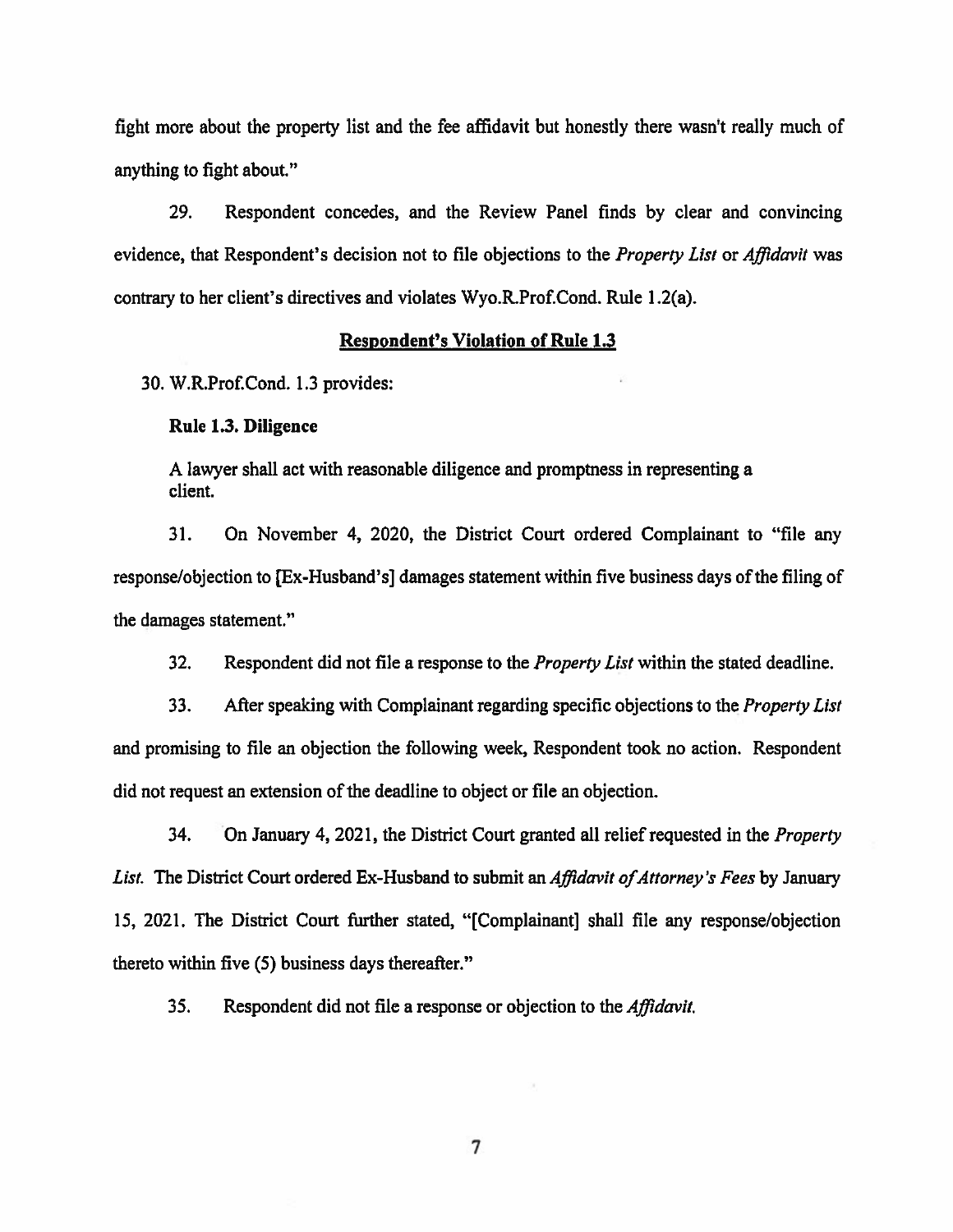36. Respondent concedes, and the Review Panel finds by clear and convincing evidence, that Respondent's failure to file objections to the *Property List* and to the *Affidavit* violate her duty of diligence mandated by Wyo.R.Prof.Cond. Rule 1.3.

#### **The Appropriate Sanction for Respondent's Misconduct**

 $37.$ Rule 15(b)(3)(D), Wyo.R.Disc.Proc., provides, "In imposing a sanction after a finding of misconduct by the respondent, the BPR shall consider the following factors, as enumerated in the ABA Standards for Imposing Lawyer Sanctions:

(i) Whether the lawyer has violated a duty owed to a client, to the public, to the legal system, or to the profession;

(ii) Whether the lawyer acted intentionally, knowingly, or negligently;

(iii) The actual or potential injury caused by the lawyer's misconduct; and

(iv) The existence of any aggravating or mitigating factors

38. The American Bar Association's "Standards for Imposing Lawyer Discipline" (hereafter referred to as the "ABA Standards") state, "The purpose of lawyer discipline proceedings is to protect the public and the administration of justice from lawyers who have not discharged, will not discharge, or are unlikely properly to discharge their professional duties to clients, the public, the legal system, and the legal profession."

39. ABA Standard 3.0 lists the factors to be considered in imposing a sanction after a finding of lawyer misconduct and mirrors the language of Rule  $15(b)(3)(D)$ , Wyo.R.Disc.Proc.:

(a) the duty violated;

(b) the lawyer's mental state;

(c) the potential or actual injury caused by the lawyer's misconduct; and

(d) the existence of aggravating or mitigating factors.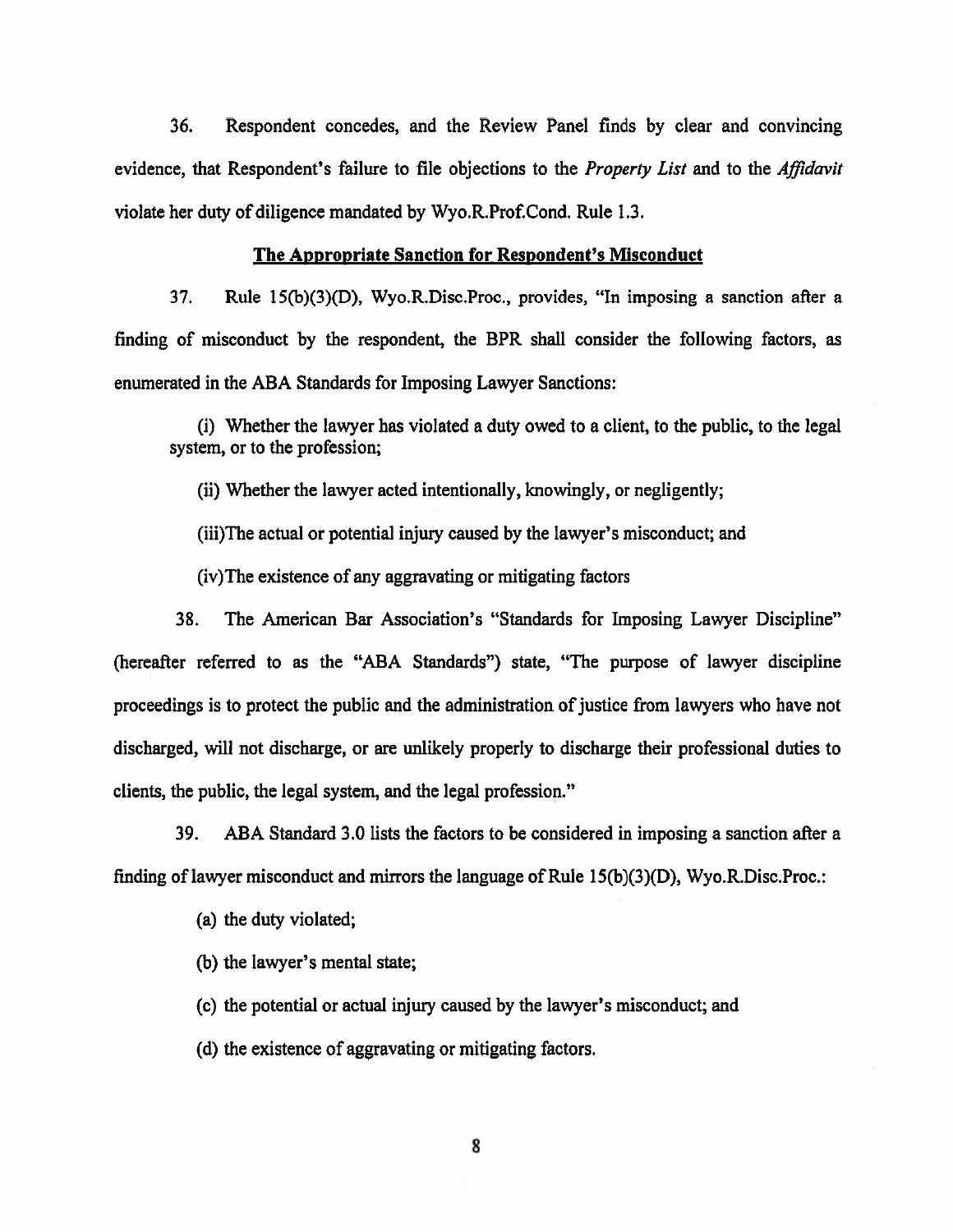### The Duty Violated

40. Respondent's violations of Rule 1.2(a) (Scope of representation and allocation of

authority between client and lawyer and Rule 1.3 (Diligence) implicate ABA Standard 4.4, "Lack

of Diligence," which provides:

Absent aggravating or mitigating circumstances, upon application of the factors set out in Standard 3.0, the following sanctions are generally appropriate in cases involving a failure to act with reasonable diligence and promptness in representing a client:

- 4.41 Disbarment is generally appropriate when:
	- (a) a lawyer abandons the practice and causes serious or potentially serious injury to a client; or
	- (b) a lawyer knowingly fails to perform services for a client and cause serious or potentially serious injury to a client: or
	- (c) a lawyer engages in a pattern of neglect with respect to client matters and causes serious or potentially serious injury to a client.
- 4.42 Suspension is generally appropriate when:
	- (a) a lawyer knowingly fails to perform services for a client and causes injury or potential injury to a client, or
	- (b) a lawyer engages in a pattern of neglect with respect to client matters and causes injury or potential injury to a client.
- Reprimand [i.e., "public censure" under Rule 9(a)(3) of the Rules of 4.43 Disciplinary Procedure] is generally appropriate when a lawyer is negligent and does not act with reasonable diligence in representing a client, and causes injury or potential injury to a client.
- Admonition [i.e., "private reprimand" under Rule 9(a)(4) of the Rules of 4.44 Disciplinary Procedure, is generally appropriate when a lawyer is negligent and does not act with reasonable diligence in representing a client, and causes little or no actual or potential injury to a client.
- 41. The parties agree, and the Review Panel so finds, that the presumptive sanction for

Respondent's violation of Rules 1.2(a) and 1.3 is a public censure.

## The Lawyer's Mental State

42. The preamble to the ABA Standards for Imposing Lawyer Sanctions (the "ABA

Standards") includes the following discussion regarding mental state:

The mental states used in this model are defined as follows. The most culpable mental state is that of intent, when the lawyer acts with the conscious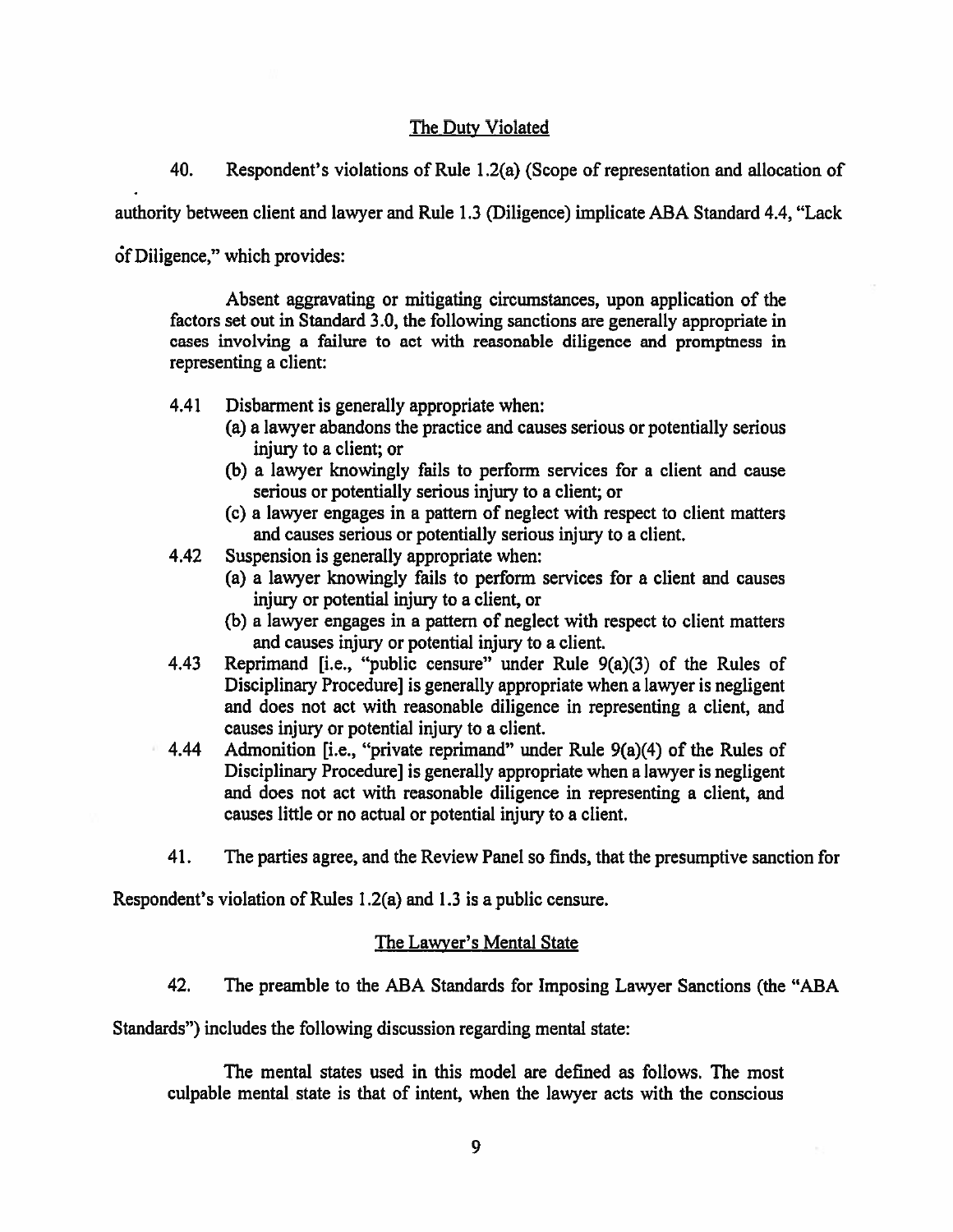objective or purpose to accomplish a particular result. The next most culpable mental state is that of knowledge, when the lawyer acts with conscious awareness of the nature or attendant circumstances of his or her conduct both without the conscious objective or purpose to accomplish a particular result. The least culpable mental state is negligence, when a lawyer fails to be aware of a substantial risk that circumstances exist or that a result will follow, which failure is a deviation of a care that a reasonable lawyer would exercise in the situation.

 $\omega_{\rm c} = 1.40$  .  $\Omega_{\rm c}$ 

43. The parties agree, and the Review Panel so finds, that Respondent was negligent and did not act with reasonable diligence in representing Complainant, which caused injury or potential injury to Complainant. While two judgments were entered against Complainant, it is likely that most or all of the entered judgments would have been assessed regardless of whether Respondent timely filed responses to the *Property List* or *Affidavit*.

#### The Potential or Actual Injury Caused by the Lawyer's Misconduct

44. Under the ABA Standards, "injury" is defined as "harm to a client, the public, the legal system, or the profession which results from a lawyer's misconduct. The level of injury can range from 'serious' injury to 'little or no' injury; a reference to 'injury' alone indicates any level of injury greater than 'little or no' injury." "Potential injury" is defined as "harm to a client, the public, the legal system or the profession that is reasonably foreseeable at the time of the lawyer's misconduct, and which, but for some intervening factor or event, would probably have resulted from the lawyer's misconduct."

45. The parties agree, and the Review Panel so finds, that Respondent's conduct resulted in potential or actual injury to a client.

#### **Aggravating and Mitigating Factors**

46. ABA Standard 9.0, entitled "Aggravation and Mitigation," provides as follows:

9.1 Generally

After misconduct has been established, aggravating and mitigating circumstances may be considered in deciding what sanction to impose. **Aggravation**  $9.2$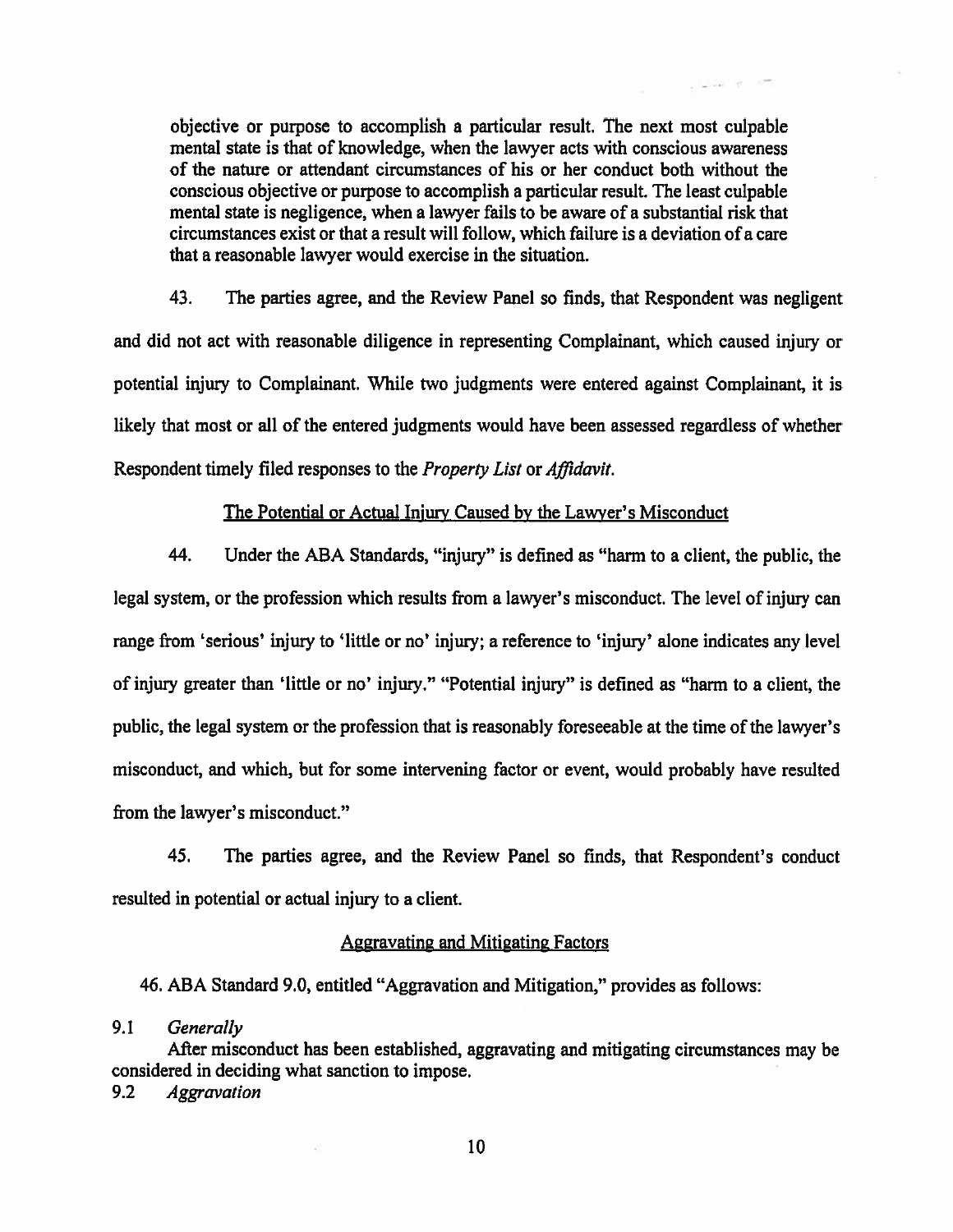- $9.21$ *Definition.* Aggravation or aggravating circumstances are any considerations or factors that may justify an increase in the degree of discipline to be imposed.
- Factors which may be considered in aggravation. Aggravating factors include:  $9.22$ 
	- (a) prior disciplinary offenses;
	- (b) dishonest or selfish motive;
	- (c) a pattern of misconduct:
	- (d) multiple offenses;
	- (e) bad faith obstruction of the disciplinary proceeding by intentionally failing to comply with rules or orders of the disciplinary agency;
	- (f) submission of false evidence, false statements, or other deceptive practices during the disciplinary process;
	- (g) refusal to acknowledge wrongful nature of conduct;
	- (h) vulnerability of the victim:
	- (i) substantial experience in the practice of law;
	- (i) indifference in making restitution; and
	- (k) illegal conduct, including that involving the use of controlled substances.
- $9.3$ Mitigation
	- 9.31 Definition. Mitigation or mitigating circumstances are any considerations or factors that may justify a reduction in the degree of discipline to be imposed.
	- $9.32$ Factors which may be considered in mitigation. Mitigating factors include:
		- (a) absence of a prior disciplinary record;
		- (b) absence of a dishonest or selfish motive;
		- (c) personal or emotional problems;
		- (d) timely good faith effort to make restitution or to rectify consequences of misconduct;
		- (e) full and free disclosure of disciplinary board or cooperative attitude toward proceedings;
		- (f) inexperience in the practice of law;
		- (g) character or reputation;
		- (h) physical disability;
		- (i) mental disability or chemical dependency including alcoholism or drug abuse when:
			- (1) there is medical evidence that the respondent is affected by a chemical dependency or mental disability;
			- (2) the chemical dependency or mental disability caused the misconduct;
			- (3) the respondent's recovery from the chemical dependency or mental disability is demonstrated by a meaningful and sustained period of successful rehabilitation; and
			- (4) the recovery arrested the misconduct and recurrence of that misconduct is unlikely.
		- (i) delay in disciplinary proceedings;
		- (k) imposition of other penalties or sanctions;
		- (I) remorse; and
		- (m) remoteness of prior offenses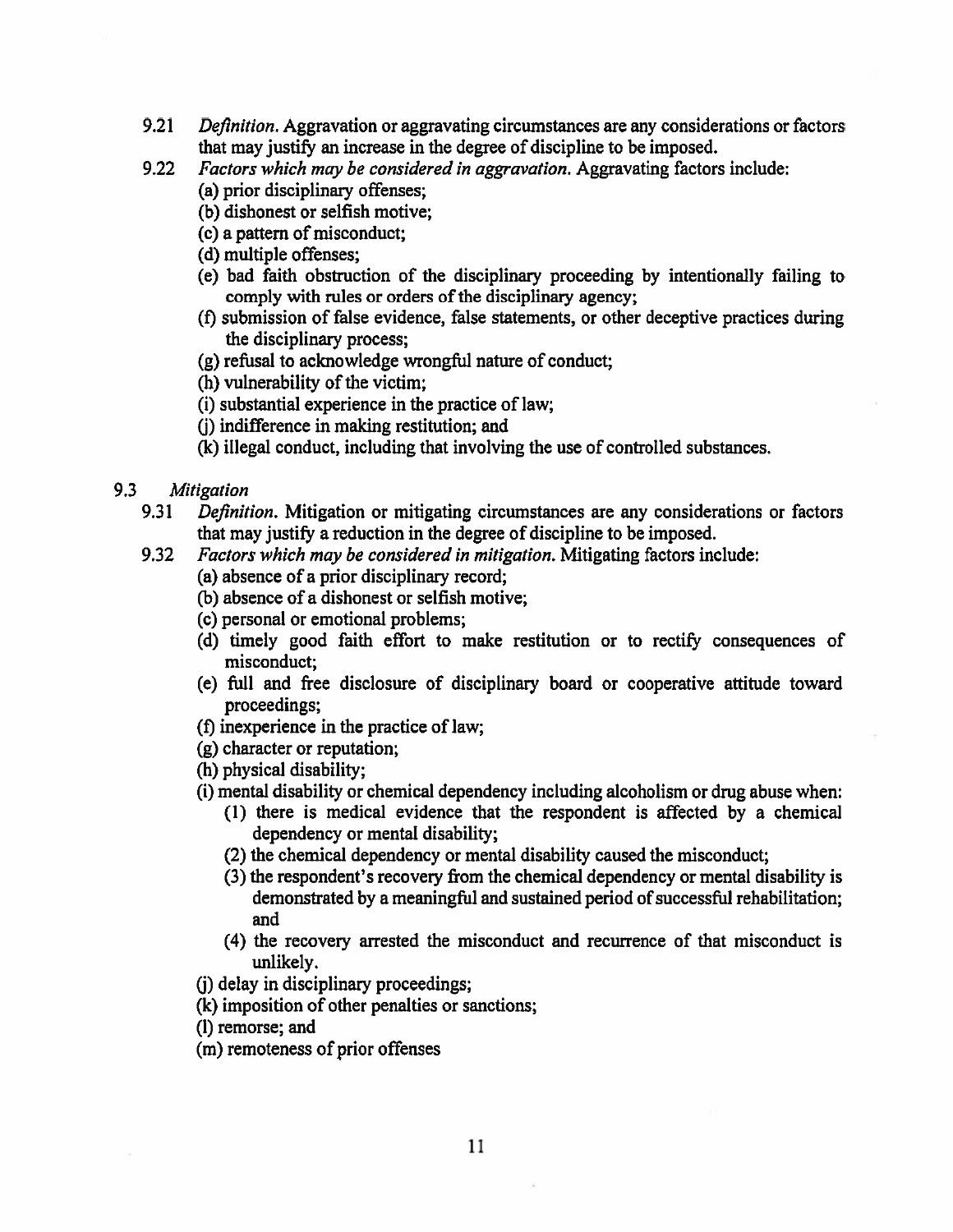#### 9.4 Factors Which Are Neither Aggravating nor Mitigating

The following factors should not be considered as either aggravating nor mitigating:

- (a) forced or compelled restitution;
- (b) agreeing to the client's demand for certain improper behavior or result;
- (c) withdrawal of complaint against the lawyer;
- (d) resignation prior to completion of disciplinary proceedings;
- (e) complainant's recommendation as to sanction; and
- (f) failure of injured client to complain.
- 47. The parties agree, and the Review Panel so finds, substantial experience in the law

and vulnerability of the victim are aggravating factors. Mitigating factors include the absence of

a prior disciplinary record and absence of a dishonest or selfish motive.

48. In consideration of Respondent's misconduct, the parties agree, and the Review

Panel so finds, that a public censure is the appropriate sanction in this case for the violations of

Rules 1.2(a) and 1.3.

ģ.

49. If the Court adopts the Review Panel's recommendation and issues an Order of

Public Censure in accordance herewith, the parties have agreed to the following press release:

The Wyoming Supreme Court issued an order of public censure to former Gillette attorney Wendy S. Owens. The public censure stemmed from Owens' lack of diligence in representing a client (Rule 1.3) and failure to abide by her clients' directives (Rule 1.2). First, Owens missed a deadline to file an objection to the opposing party's submission of itemized damages. After missing the deadline but before an Order was entered, Owens informed her client that she would file an objection the following week but did not do so. An Order was entered adopting the requested damages in their entirety bearing statutory interest of 10% per annum. The Order further required opposing counsel to file an Affidavit of Attorney's Fees and required Owens to file a response/objection thereto within five days. Owens did not file an objection or response. Judgment was entered against Owens' client in the amount requested in the Affidavit of Attorney's Fees bearing statutory interest of 10% per annum. In total, judgments of \$11,971.20 plus interest were entered against Owens' client, neither of which were objected to by Owens before the entry of the judgments. In response to the client's concerns about the judgments entered against her, Owens informed her client that she is judgment proof and that there are no enforceable consequences to her if she does not satisfy the judgments. Owens also provided her client with a referral to an out-of-state entity providing free legal services so that she could obtain information about filing bankruptcy to discharge the judgment. In approving the stipulation of Owens and Deputy Bar Counsel for a public censure as the appropriate sanction for Owens' misconduct, the Court